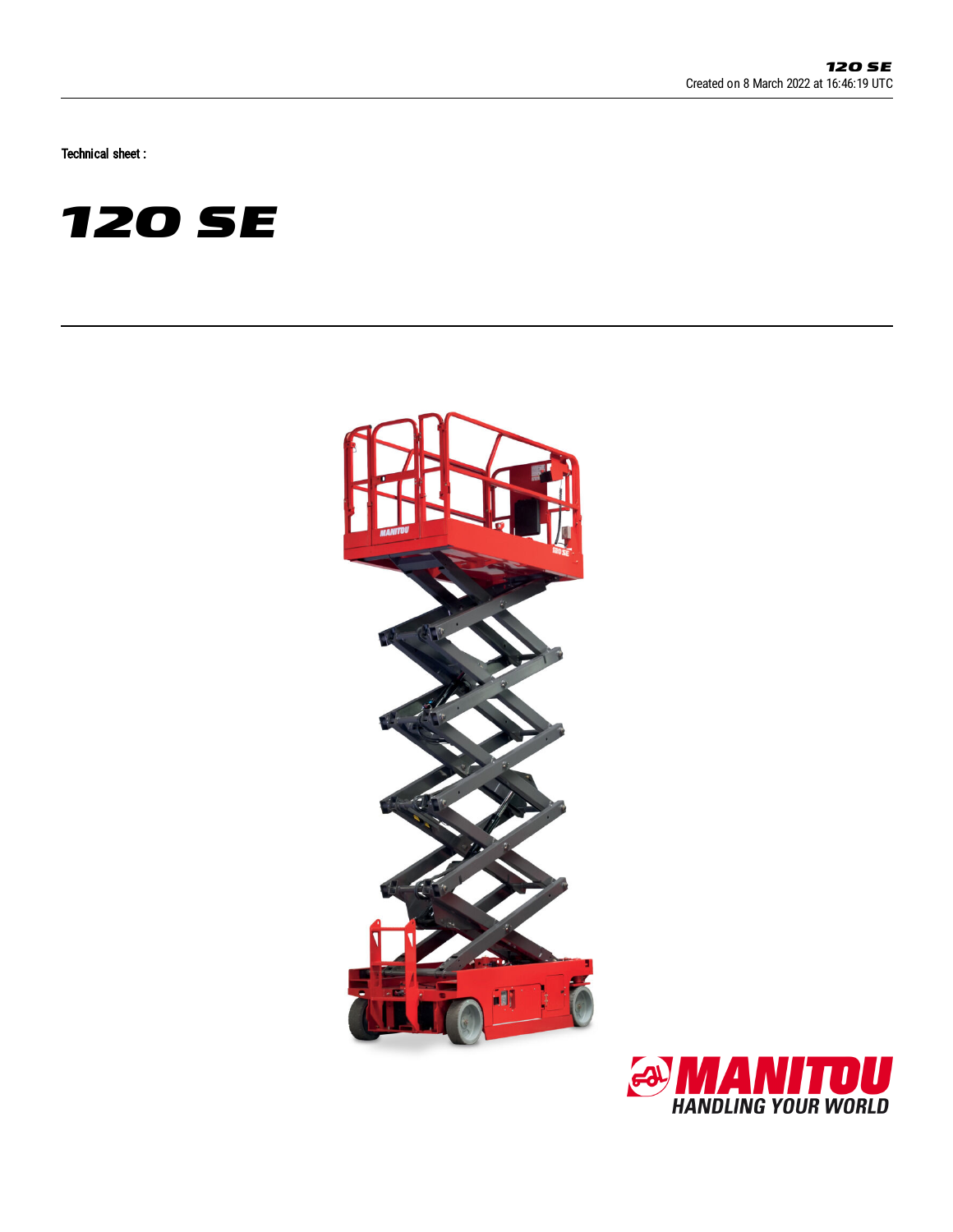| <b>Capacities</b>                                      |             | <b>Metric</b>                                                                                                        |
|--------------------------------------------------------|-------------|----------------------------------------------------------------------------------------------------------------------|
| Working height                                         | h21         | 11.75 m                                                                                                              |
| Platform height                                        | h7          | 9.75 m                                                                                                               |
| Platform capacity                                      | $\mathbf Q$ | 318 kg                                                                                                               |
| Lift capacity - Extension deck                         |             | 113 kg                                                                                                               |
| Number of people (inside / outside)                    |             | 2/1                                                                                                                  |
| <b>Weight and dimensions</b>                           |             |                                                                                                                      |
| Platform weight*                                       |             | 2781 kg                                                                                                              |
| Platform dimensions (length x width)                   | lp / ep     | 2.26 m x 1.15 m                                                                                                      |
| Platform dimensions without extension (length x width) |             | 2.26 m x 0.81 m                                                                                                      |
| Platform dimensions with extension (length x width)    |             | 3.18 m x 1.15 m                                                                                                      |
| Overall width                                          | b1          | 1.17 <sub>m</sub>                                                                                                    |
| Overall length                                         | 1           | 2.41 m                                                                                                               |
| Overall height                                         | h17         | 2.39 m                                                                                                               |
| Overall length (stowed)                                | 9           | 2.41 m                                                                                                               |
| Overall length (rails folded)                          |             | 2.41 m                                                                                                               |
| Overall height (stowed)                                | h18         | 1.80 <sub>m</sub>                                                                                                    |
| Overall height (rails folded)                          |             | 1.80 <sub>m</sub>                                                                                                    |
| Overall length with platform extension                 | 115         | 3.33 <sub>m</sub>                                                                                                    |
| Internal turning radius (over tyres)                   | b13         | 0 <sub>m</sub>                                                                                                       |
| External turning radius                                | Wa3         | 2.29 m                                                                                                               |
| Ground clearance                                       | m4          | 0.10 m                                                                                                               |
| Ground clearance with pothole guards deployed          | m6          | 0.02 m                                                                                                               |
| Wheelbase                                              |             | 1.85 <sub>m</sub>                                                                                                    |
| <b>Performances</b>                                    |             |                                                                                                                      |
| Drive speed - stowed                                   |             | 3.20 km/h                                                                                                            |
| Drive speed - raised                                   |             | $0.80$ km/h                                                                                                          |
| Raise speed / Lower speed                              |             | 57 s / 30 s                                                                                                          |
| Gradeability                                           |             | 25 %                                                                                                                 |
| Permissible leveling                                   |             | 3°                                                                                                                   |
| Wheels                                                 |             |                                                                                                                      |
| Tyres type                                             |             | Tyres Type Non Marking                                                                                               |
| Drive wheels (front / rear)                            |             | 2/0                                                                                                                  |
| Steering wheels (front / rear)                         |             | 2/0                                                                                                                  |
| Braking wheels (front / rear)                          |             | 2/2                                                                                                                  |
| <b>Engine/Battery</b>                                  |             |                                                                                                                      |
| Electric Pump                                          |             | 3 kW                                                                                                                 |
| Battery / Batteries capacity                           |             | 6 V / 225 Ah                                                                                                         |
| Integrated charger (V / A)                             |             | 24 V / 20 A                                                                                                          |
| <b>Miscellaneous</b>                                   |             |                                                                                                                      |
| Ground Pressure                                        |             | 9.80 dan/cm2                                                                                                         |
| Hydraulic tank capacity                                |             | 17 <sup>1</sup>                                                                                                      |
| Noise to environment (LwA)                             |             | < 70dB                                                                                                               |
| Vibration on hands/arms                                |             | $< 2.50$ m/s <sup>2</sup>                                                                                            |
| <b>Standards compliance</b>                            |             |                                                                                                                      |
| This machine is in compliance with:                    |             | European directives: 2006/42/EC- Machinery (revised<br>EN280:2013) - 2004/108/EC (EMC) - 2006/95/EC<br>(Low voltage) |

120 SE - Created on 8 March 2022 at 16:46:19 UTC

\*Varies according to options and standards of the country to which the machine is delivered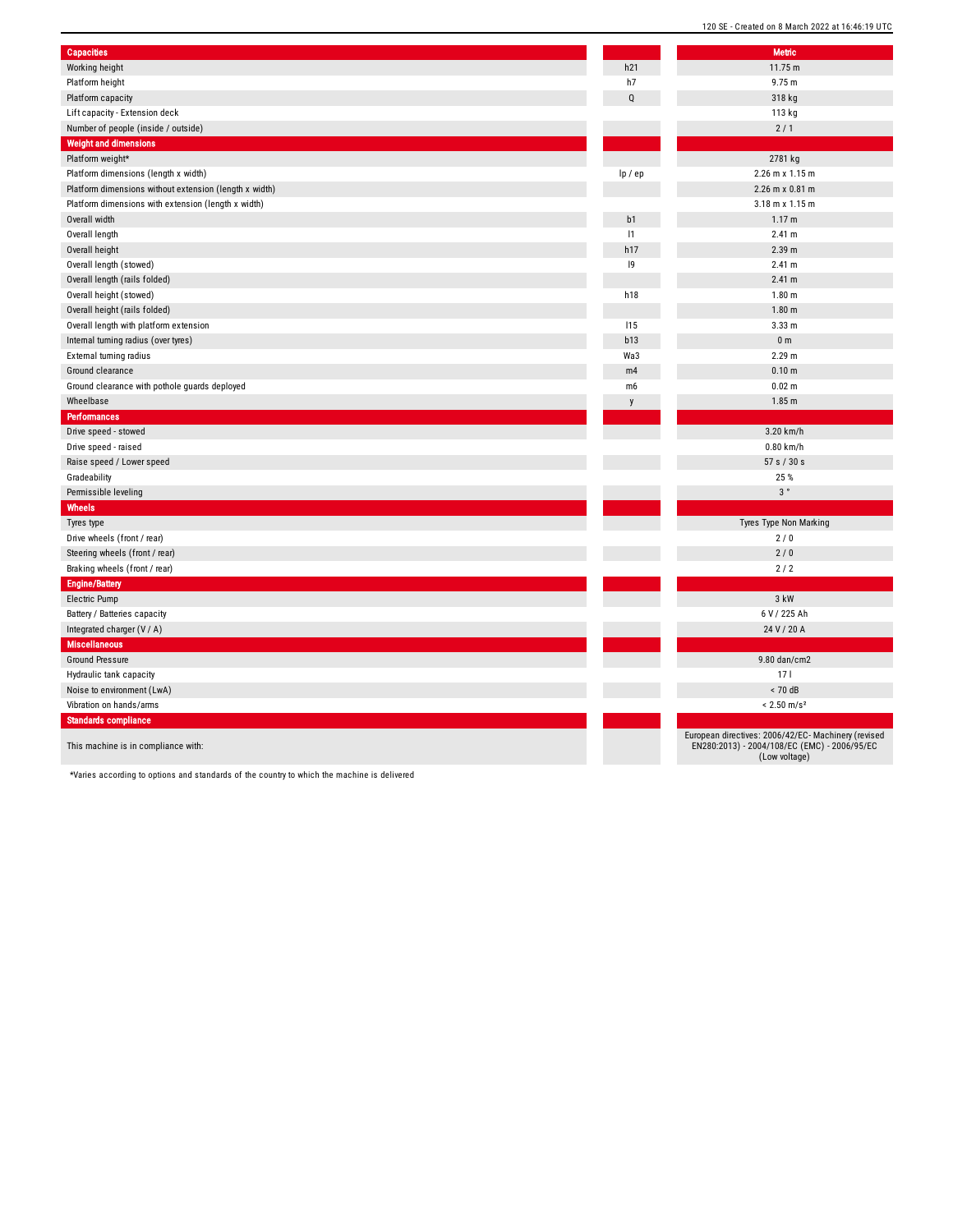### 120 SE - Load chart

### Load Chart metric

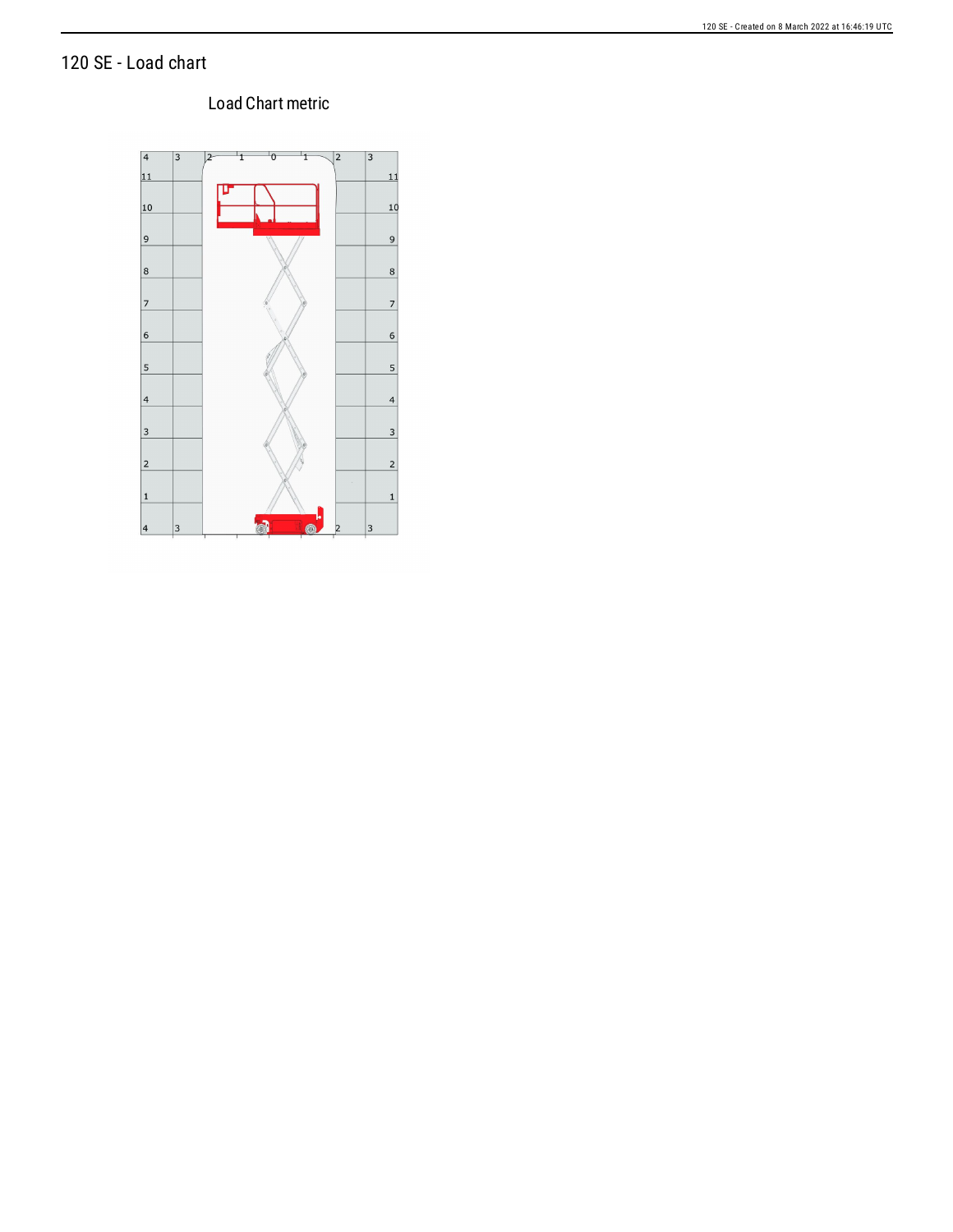# 120 SE - Dimensional drawing

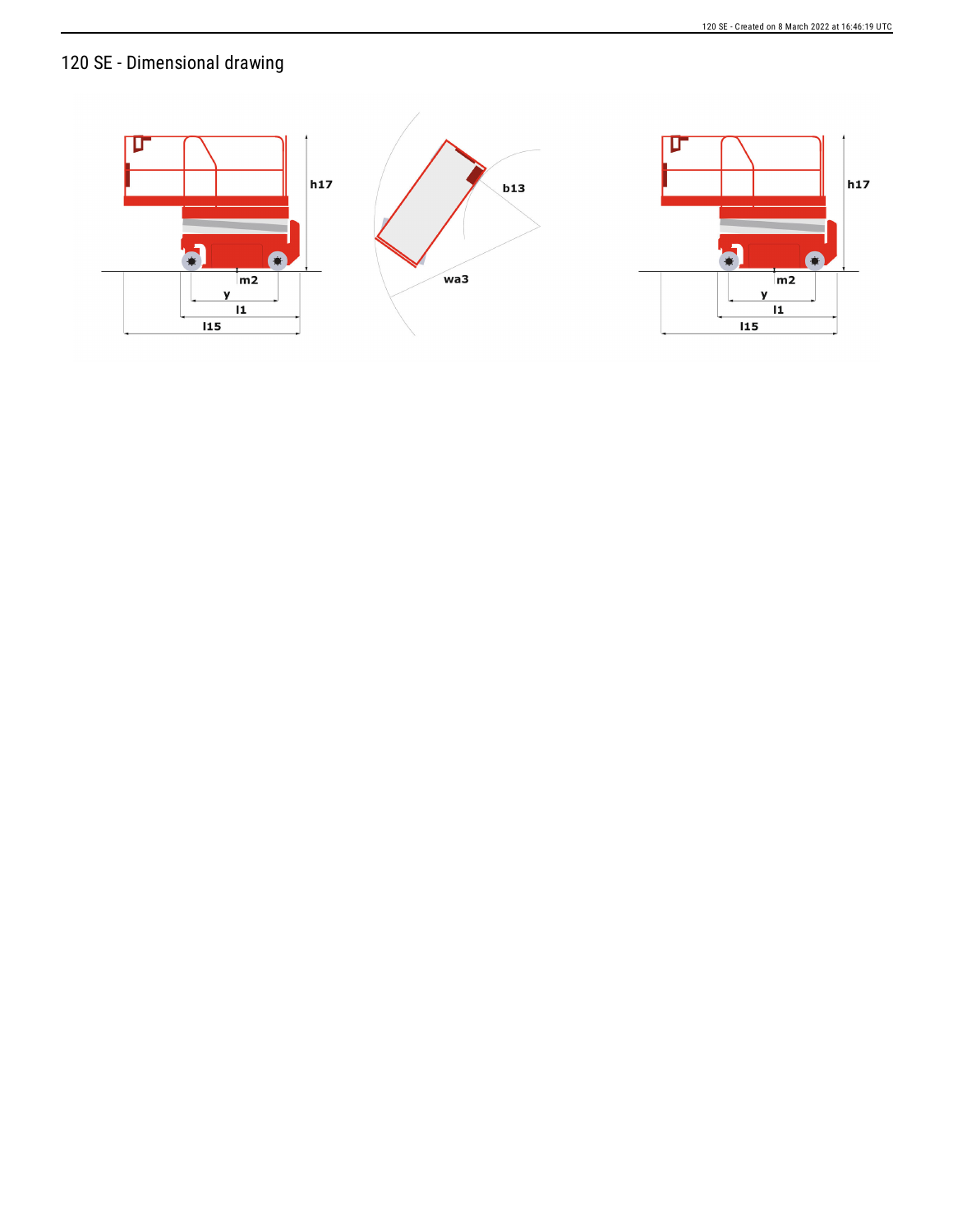## **Equipment**

#### Standard

220V predisposition in the platform Anti-slip platform surface Audible alarm and illuminated indicator lamp (leveling, overload, lowering) Battery charge indicator lamp CAN bus technology Dynamic hydraulic braking on front wheels Emergency stop button in platform and on frame Fla s hin g Lig h t Folding rails with half height swing gate Hom in the platform Hour meter Integrated charger Integrated diagnostic assistance Manual emergency lowering Multi-voltage integrated charger Non-marking rubber tyres Platform access gate Pothole protection with automatic operation Rear wheel multiple disc brakes Swing out component trays

#### **Optional**

Air predis p o sitio n Beep on every movement Biodegradable oil Low temperature cut out module Low temperature thermostat Platform power supply (plug + differential circuit breaker) Safety hamess